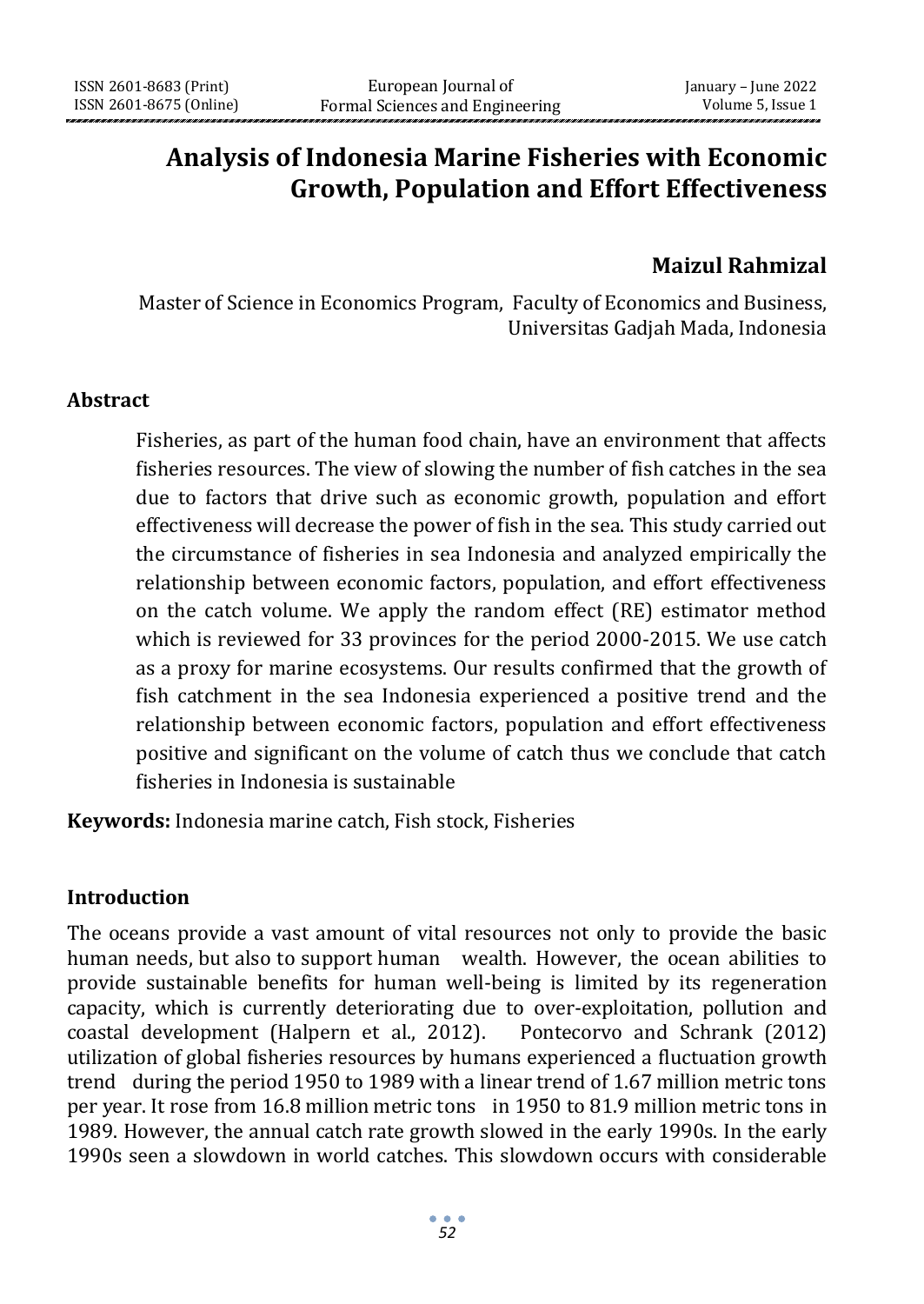variation from year to year. Annual catch decreased by more than 9% from 1996 to 2009.

The impact of an ongoing marine exploitation has been found by experts will affect the sustainability of sustainable fisheries, thereby reducing sea harvest. Olson (2009) states that the interactions between fish, climate and fishery populations deserve a thorough investigation. There is a growing sense that we have no objective to utilize fishery resources in a sustainable way. Olson provides a review of the scientific uncertainty about the complexity of the marine environment and its impact on fish stocks. Meanwhile, Beverton (1990) states that the rate of reproduction adjusts as a very deep stock measure so that stock collapse is not possible.

The reduction of fish resources in this case for the catch rate will be influenced by some of the key market demand factors for fish that respond to the increasing demand for fish products that mainly arise from the steadily rising incomes of the world and the human population, both of which have risen dramatically since the middle centuries ago and is expected to continue in the medium and long term (Westlund, 2005; Godfray et al., 2010), increasing the effectiveness of fishing effort due to increased capital and labor used. In the world's fisheries, as well as the continuing advantages in labor and capital productivity over the years, for instance, better vessels and equipment, and the use of expanded electronic equipment (Jin et al., 2002; Hannesson, 2007).

Indonesia is the largest archipelagic country in the world with 17,504 islands and a coastline of 104,000 km (Bakosurtanal, 2006). The total sea area of Indonesia is about 3.544 million km2 or about 70% of the Indonesian territory. Based on FAO Year Book 2009 report, Indonesia's fishery production up to 2007 is holding 3rd ranked in the world. So research about how the condition of fish stock at sea in Indonesia is very interesting which in this case will be proxy with the catch volume. This is interesting because some of the most important issues in Indonesia's marine fisheries are the degradation and pollution of the Indonesian sea in some areas resulting in decreased fish productivity. Economic pressures in some coastal areas often trigger myopic (short-thinking) catching fish in destructive ways such as bombs and toxins, so these methods will damage ecosystems such as coral reef which has a direct impact on fish production process.

The study aims to learn about fishery conditions at the sea of Indonesia and analyze the relationship between fish stocks at sea by using proxy the number of catches affected by economic growth, population and effort effectiveness in fishing in Indonesian seas.

This paper will be arranged as follows: part 2 literature review. Section 3 discusses about the use of research methodology and estimates. Section 4 results and analysis. Section 5 presents the study's conclusions and policy implications.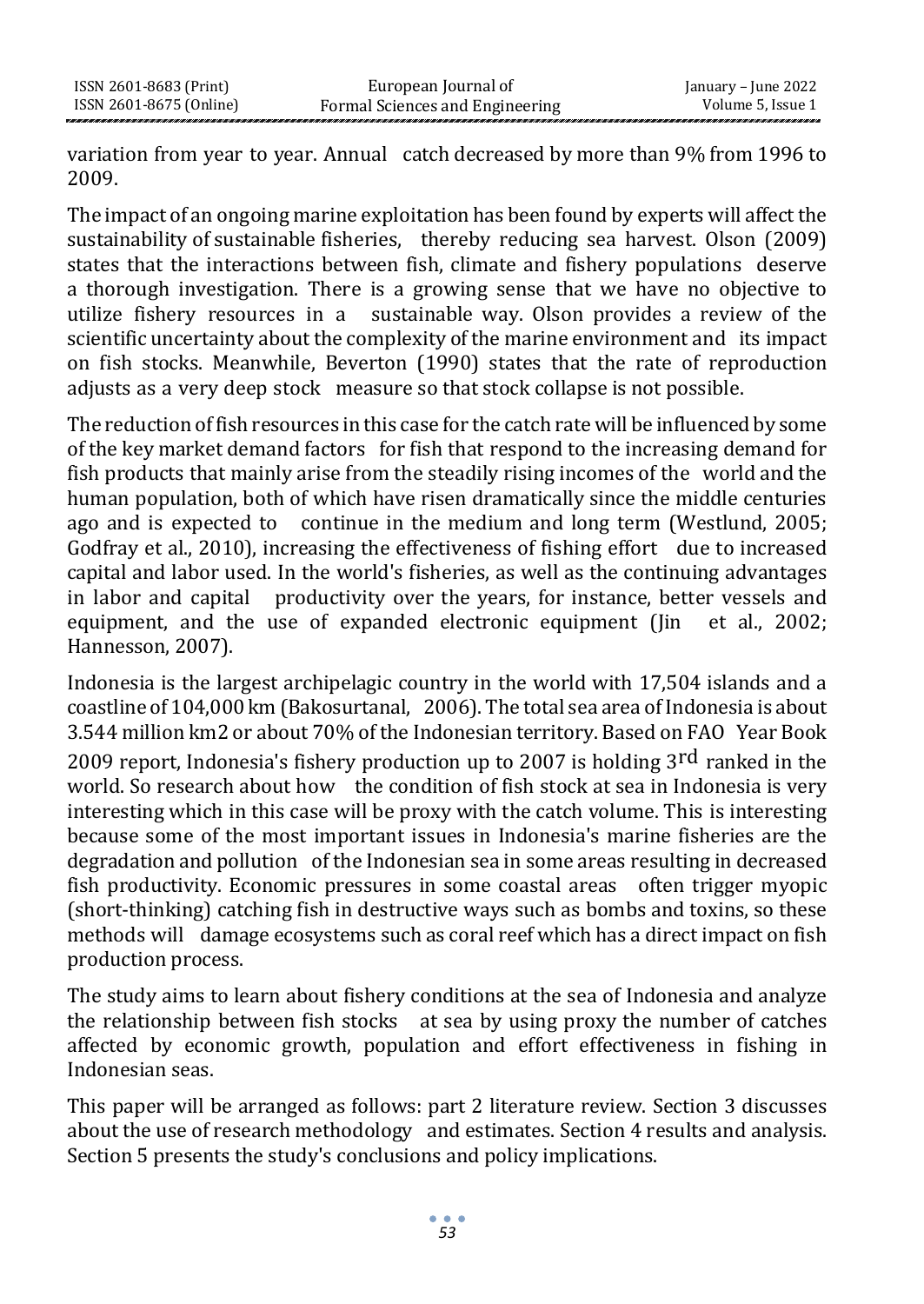### **Literature Review**

Experts differ on the state of global marine fisheries in the last two decades. Some scientists believe that marine fisheries are not tend to be sustainable and the fish stocks at sea are threatened by depletion. This is marked by a decrease in catch rate. Pontecorvo and Schrank (2012) The Changes in fishing rate are borne out by revenue growth, population and fishing technology and increasing fishing efforts resulting in overall catches of fish decreasing indicating that marine ecosystems are declining.

Zeller and Pauly (2005) find that the global catch of fishes is declining faster than before, this is due to waste and garbage, thus indicating a decrease in the total availability of marine fish.

Myers and Worm (2003) states that the ecological effect of fishing on the ocean by using industry deception lowers biomass by 80% within 15 years of exploitation. In this study saw rapid growing potential species as well as large predatory fish species. Globally Myers and Worm (2003) concluded that the decline in the number of large predators in coastal areas has spread across the global ocean and has serious consequences for existing ecosystems at sea.

Pauly et al. (1998) suggest that unsustainable exploitation patterns are characterized by stagnant or declining fish catches. In a study conducted in 1950-1994. The trophic level of the species reflects a gradual transition in landings from long-lived, high trophic levels, piscivorous bottom fish toward short-lived, low trophic levels of invertebrates and planktivorous pelagic fish. This effect, also found to be occurring in inland fisheries, is the most pronounced in the Northern Hemisphere. Fishing down food webs (leads at first to increase catches), then to a phase transition associated with stagnating or declining catches. Pauly and Palomares (2005) use indicators The mean trophic level (TL) fisheries catch explains the finding that global trends towards catches are increasingly dominated by low-TL species. This illustrates no sustainability in the fishing process at the sea.

Merino (2012) in his research states that the expansion of human population and world economic development will increase demand for fish production in the future. Because fish productions are limited by productivity. The productivity of ecosystem management is endangering future aquaculture production and availability of fish products. On the other side, the argument concerns of the global oceanic collapse are a bit exaggerated and misleading. At this point, they argue that current catching practices are sustainable (Hilborn, 2007; Murawski et al., 2007).

Sugiawan et al. (2017) in his research explores global marine fisheries analyzing it with economic factors. Using the average group estimator for 70 countries in the period 1961-2010 using catch data and stock estimates as a proxy for marine ecosystems. The results show that the initial stage of economic growth, the level of income that leads to a decrease in the rate. Population growth puts continuous pressure on the catch level, further economic growth causes a decrease in catch. At the stage of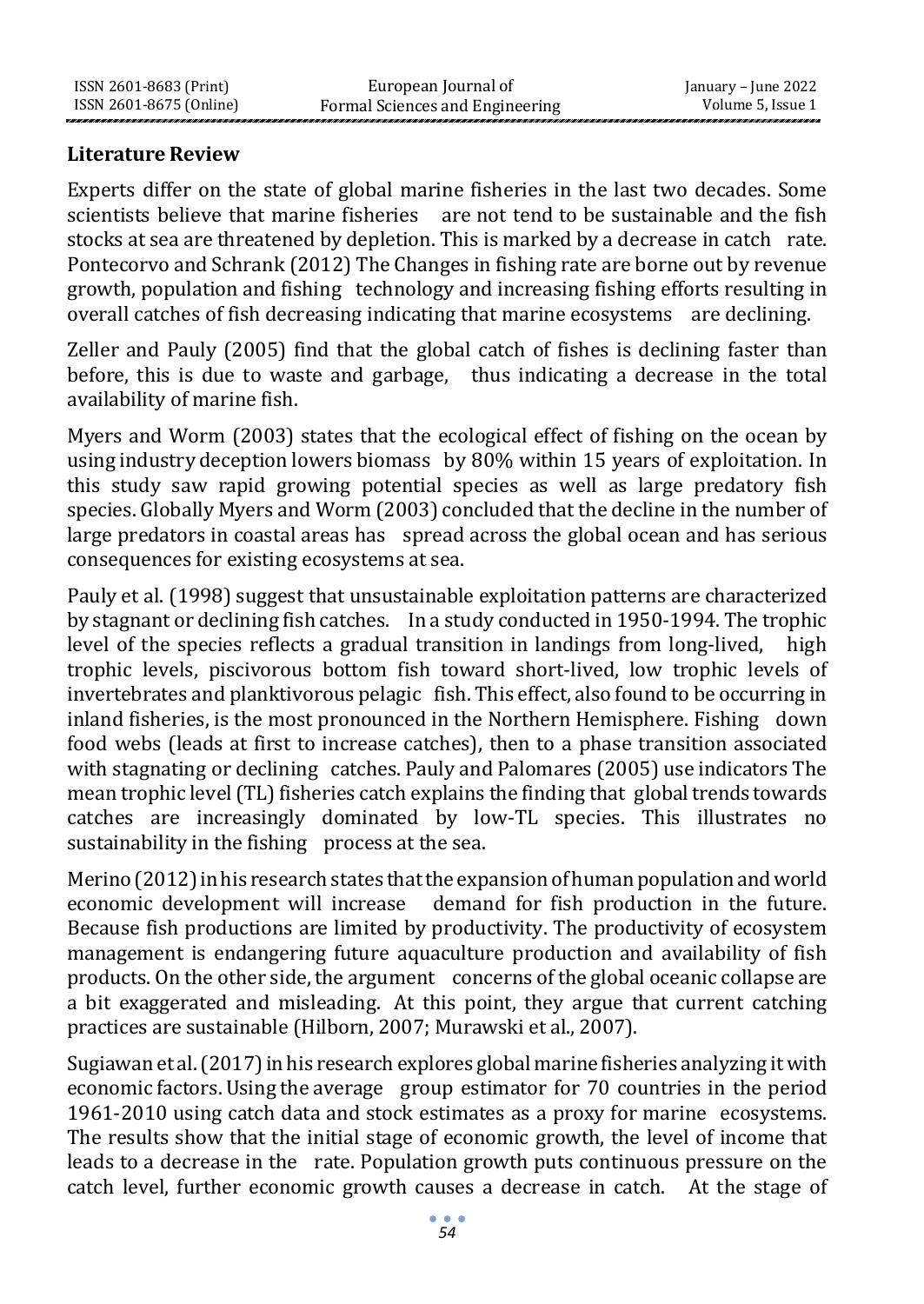| ISSN 2601-8683 (Print)  | European Journal of             | January – June 2022 |
|-------------------------|---------------------------------|---------------------|
| ISSN 2601-8675 (Online) | Formal Sciences and Engineering | Volume 5, Issue 1   |

economic development, the composition of the economic effects resulted in the creation of new environmental regulations and clean industry that preserve the environment and cancel the damage of the previous stage of development.

# **Methodology Data**

This research will use panel data with some annual series from provinces in Indonesia from 2000 to 2015. The volume of fish harvest is measured in a ton matrix. Economic growth measured from the GDP per capita per share is expressed in thousands of rupiah at constant prices in 2010. Population density is measured in people per square kilometer of land area and the effectiveness of the effort is seen from total boats or ships for marine fisheries in units. The data of fish production volume panels, real GDP per capita, population density data and total boats or ships are obtained from Indonesian Central Bureau of Statistics.

# **Estimation**

This paper will look at the relationship between economic growth marked by per capita income, population, and fishing effort on Indonesian marine resource catches based on the parametric model:

# $ln C_i = \beta \otimes + \beta \otimes ln Y_i t + \beta \otimes ln P_i t + \beta \otimes ln E_i t + \varepsilon i t$

Where  $C_{it}$  is the volume of fish catch region *i*, for period t;  $Y_{it}$  is gross regional domestic product per capita region *i*, for period t: *Pi*,t is population density region *i*, for period *t*:  $E_{i,t}$  is total boat or ship region *i*, for period *t*;  $\varepsilon_{it}$  is *error term*.

The data analysis used in this research is a form of regression analysis of data panel. The data panel is a combination of cross section and time series data. Using a data panel means doing an analysis on an observation on some units with a certain time range. According to Klevmarken (1989) and Hsiao (2003) in (Baltagi, 2005) using panel data provides several advantages: controlling individual heterogeneity, providing more informative data, more variability, reduced collinearity between variables, degrees of freedom and better efficiency. According to (Widarjono, 2013), when using the data panel, a combination of estimations such as intercepts and slopes of different coefficients will be produced. The approach used in panel data model in this research is Fixed Effect and Random Effects.

Approach that can be used in data panel model that is Fixed Effect and Random Effects, hence more according to (Widarjono, 2013), about model panel data can be explained as follows.

# *Fixed Effect Model*

The characteristics of each cross section in the common effect model can not be captured by the model because it assumes the same intercept and slope across the entire cross section. In the fixed effect model, the differences between individuals can be accommodated by different intercept. To estimate Fixed Effects model panel data,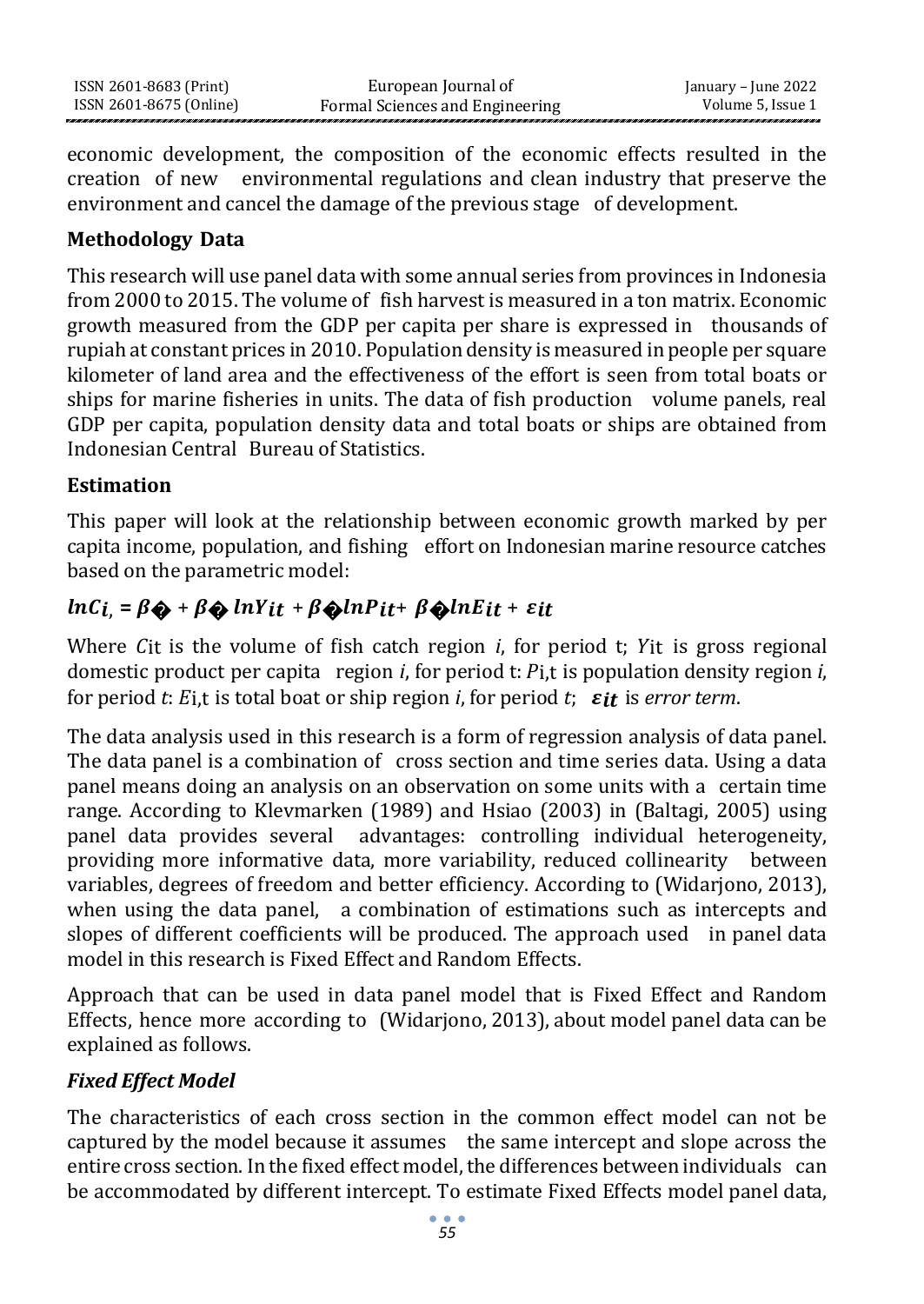| ISSN 2601-8683 (Print)  | European Journal of             | January – June 2022 |
|-------------------------|---------------------------------|---------------------|
| ISSN 2601-8675 (Online) | Formal Sciences and Engineering | Volume 5. Issue 1   |

a dummy variable technique is used to capture the differences between intercept companies, different intercepts can occur due to differences in work, managerial, and incentive cultures. Nevertheless, the parts are same between companies. This estimation model is also called the technique of Least Squares Dummy Variable (LSDV).

### *Random Effect Model*

In the fixed effect model, the addition of variables with dummy variables will give consequences in degrees of freedom (degree of freedom). it will reduce the efficiency of parameters. This random effect model will estimate panel data where interference variables may be interconnected between time and individuals. In the random effect model, the intercept difference is accommodated by the error terms of each cross section.

The model specification test on the data panel is required to obtain the best model that represented the condition of the data. In the model panel, the model specification test data is done through Hausman Test. According to (Widarjono, 2013), in the Hausman test, there are two things into consideration. Firstly, whether or not correlation available between error term and independent variables, if it is assumed that there is a correlation between error term and independent variable then random effect model is more appropriate. Secondly, with the number of samples in the study. If the taken sample is only a small part of the population, then it will get random error conditions. So that the random effect model is more appropriate.

# **Result and Discussion**

Analysis of the development of Indonesian marine fishery, in this case fish stock at sea can be represented by Proxy of catch this thing can be seen in figure 1.



*Figure 1. Indonesia Marine catch 2000-2015*

As shown in Figure 1, the development of Indonesian fisheries production has experienced an increasing trend. The fisheries production rate in the period 2000- 2015 having an average production increase of 1.03 percent. This supports the view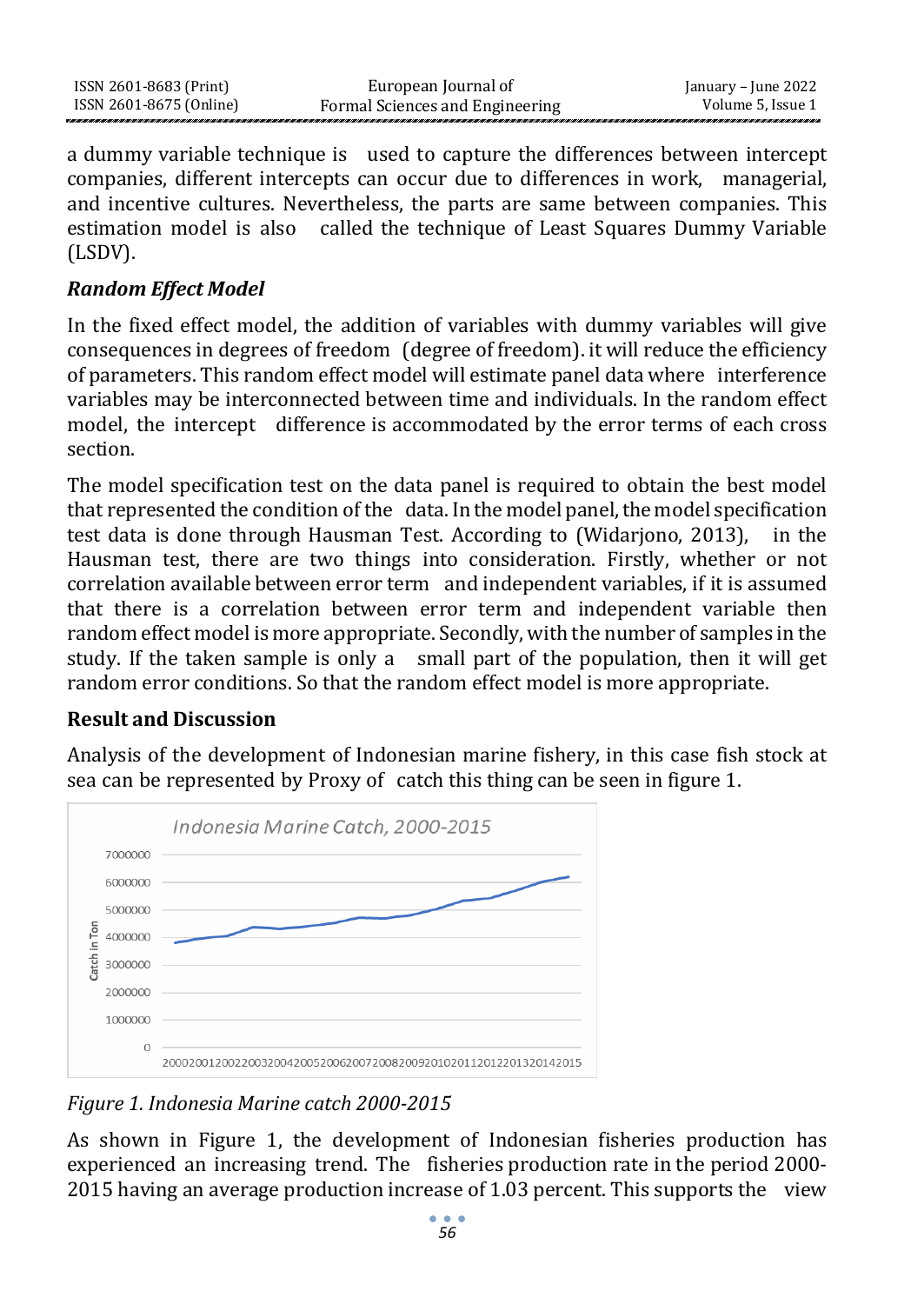| ISSN 2601-8683 (Print)  | European Journal of             | January – June 2022 |
|-------------------------|---------------------------------|---------------------|
| ISSN 2601-8675 (Online) | Formal Sciences and Engineering | Volume 5. Issue 1   |

(Hilborn, 2007 and Murawski et al., 2007) stating thatfishing practices are sustainable, so concerns over the collapse of fish stocks at sea are marked by a decrease in the number of harvests at sea as feared by (Pontecorvo and Schrank, 2012; Zeller and Pauly, 2005) are not proven in Indonesian marine waters. More specifically, it can be seen from all provinces in Indonesia, some provinces such as Maluku, North Sumatra, South Sulawesi accounted for 26.6 percent of the national harvest in 2000 as percentage decreased to national catch percentage in 2015 amounting to 23.06 percent of the total national catch. Some areas having an increased in fish harvests by 2 percent from 2000 to supply total national income in 2015 such as North Maluku and DKI Jakarta.

The second section looks at the relationship of catch volume influenced by economic growth, population growth and effort effectiveness. Empirically to provide evidence of the role of economic growth, population growth and effort effectiveness on the volume of fish catch in estimation using RE (Random Effects) and FE (Fixed Effects). The data panel is used to overcome the problems that exist in the estimation model as there are constant variables across time that are in the error so that will affect the value of coefficients in the model. Fixed effects and random effects model are two methods to overcome the condition.

The estimation results from the main model are shown in the output in table 1 below. The output shows the variation of results based on model and variation when the regression is done. In addition for displaying regression results, the model test is seen from Hausman Test. Hausman Test is to provide limits so it can be concluded which model is the best model. After getting the best model based on model specification test then the next step is to analyze the coefficient value in the model so that can be interpreted result obtained by regression analysis of panel data.

The first step taken in analyzing the results of regression output on the panel data model is by testing the model specification.

Based on the results of Hausman test is used to test between Random Effects and Fixed Effects, in the test obtained p- value value of 0.6603 on the model so it can be concluded that the random effects model is the selected model.

The Random Effect method obtained the result as follows: Table 1. Regression Estimation Results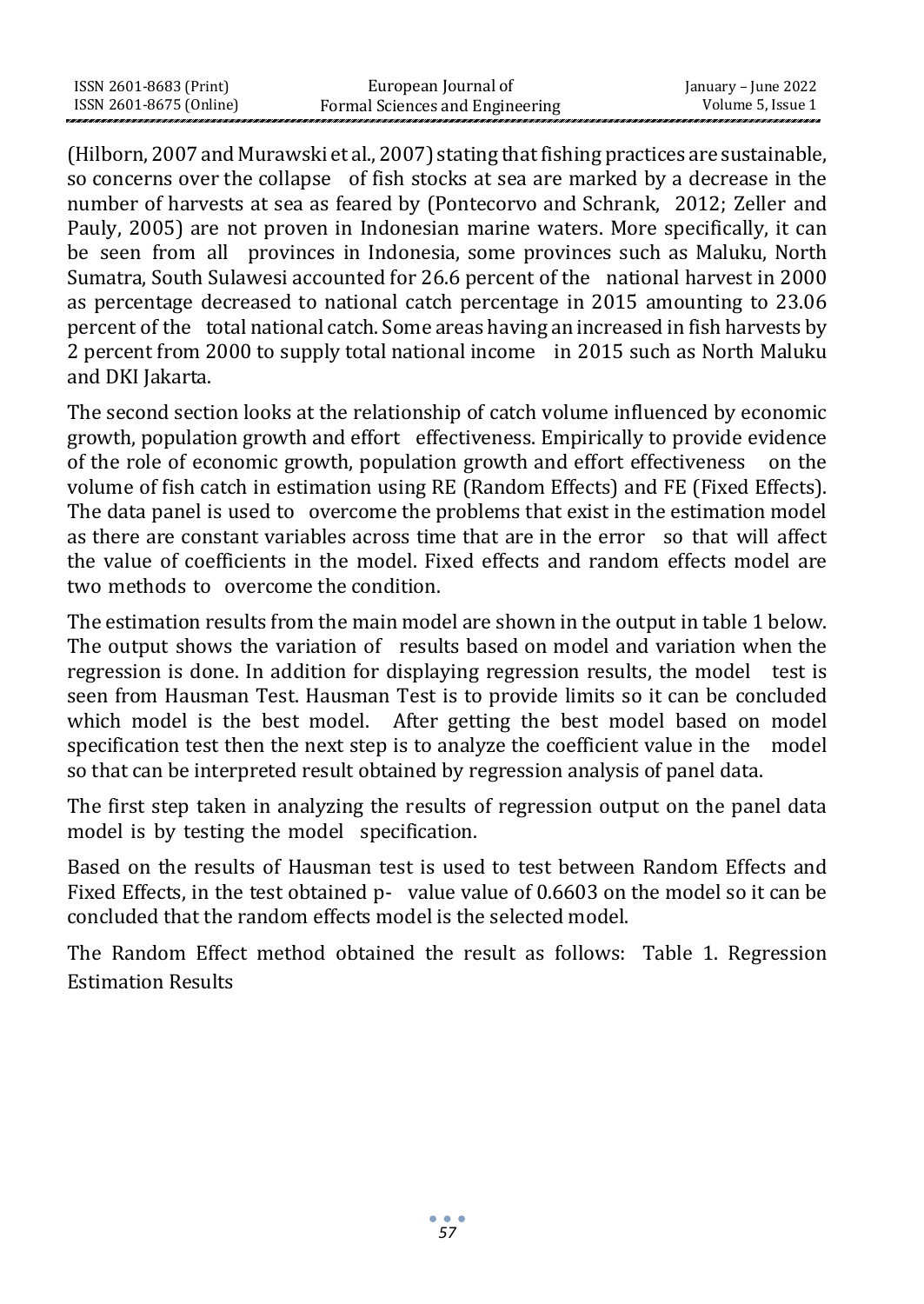| ISSN 2601-8683 (Print)<br>ISSN 2601-8675 (Online) | European Journal of<br>Formal Sciences and Engineering |            | January - June 2022<br>Volume 5, Issue 1 |
|---------------------------------------------------|--------------------------------------------------------|------------|------------------------------------------|
| Variable                                          | Coefficient                                            | Std. Error | P >  Z                                   |
| lnY                                               | .175734                                                | .0868948   | 0.043                                    |
| lnP                                               | .2329193                                               | .0745119   | 0.002                                    |
| lnE                                               | .4911982                                               | .1055401   | 0.000                                    |

Source: processed data, 2017

The output analysis result of random effect for model is analyzed in relation between variable. Table 1 shows that economic growth is statistically significant and significant at the 0.05 level, which means that economic growth contributes to the harvests of fish in the sea. The value of economic growth coefficient is 0.175734 which is means that if there is an increase of 1 percent economic growth it will increase the harvesting of fish at 0.175 percent. The study of economic growth as a result of the catch as Sugiawan (2017) In the economic development stage of the composition of the economic effect resulted in the creation of new environmental regulations and clean industry that preserve the environment and cancel the damage of the previous stage of development of fish stock.

Another influence is also indicated by population growth, the effect of population growth is indicated by a positive and significant value at the level of 0.01 with a coefficient of 0.2329193 which means that if there is an increase of 1 percent population density, it will increase the fish catch in the sea of Indonesia of 0.232 percent. The influence of population on positive catch volume is in line with Sugiawan's (2017) study at global level which states that the population has positive effect on catchment. The higher population, the catch will increase. So, we can conclude that the stock of sea fish is still in sufficient supply.

Another effect for sea catch is shown by the effectiveness of the effort. Effect of effort effectiveness undertaken is indicated by the positive and significant value at the 0.01 level with the coefficient value 0.4911982 which means that if there is an increase of effort effectivity done by 1 percent, it will increase the catch in the sea of Indonesia by 0,491 percent. This is in accordance with the research conducted by (Jin et al., 2002) and (Hannesson, 2007) stating that better ships and equipment that used will increase the number of fish catches.

From the regression estimation it can be concluded that during the period 2000-2015 the number of fish catches at the sea in Indonesia increased. This indicates that the decreasing stock inventory that effect on the catch will decrease as feared by previous research (Pontecorvo and Schrank, 2012; Zeller and Pauly, 2005; Myers and Worm, 2003; Pauly et al., 1998; Merino, 2012) have not been proven in Indonesian seas.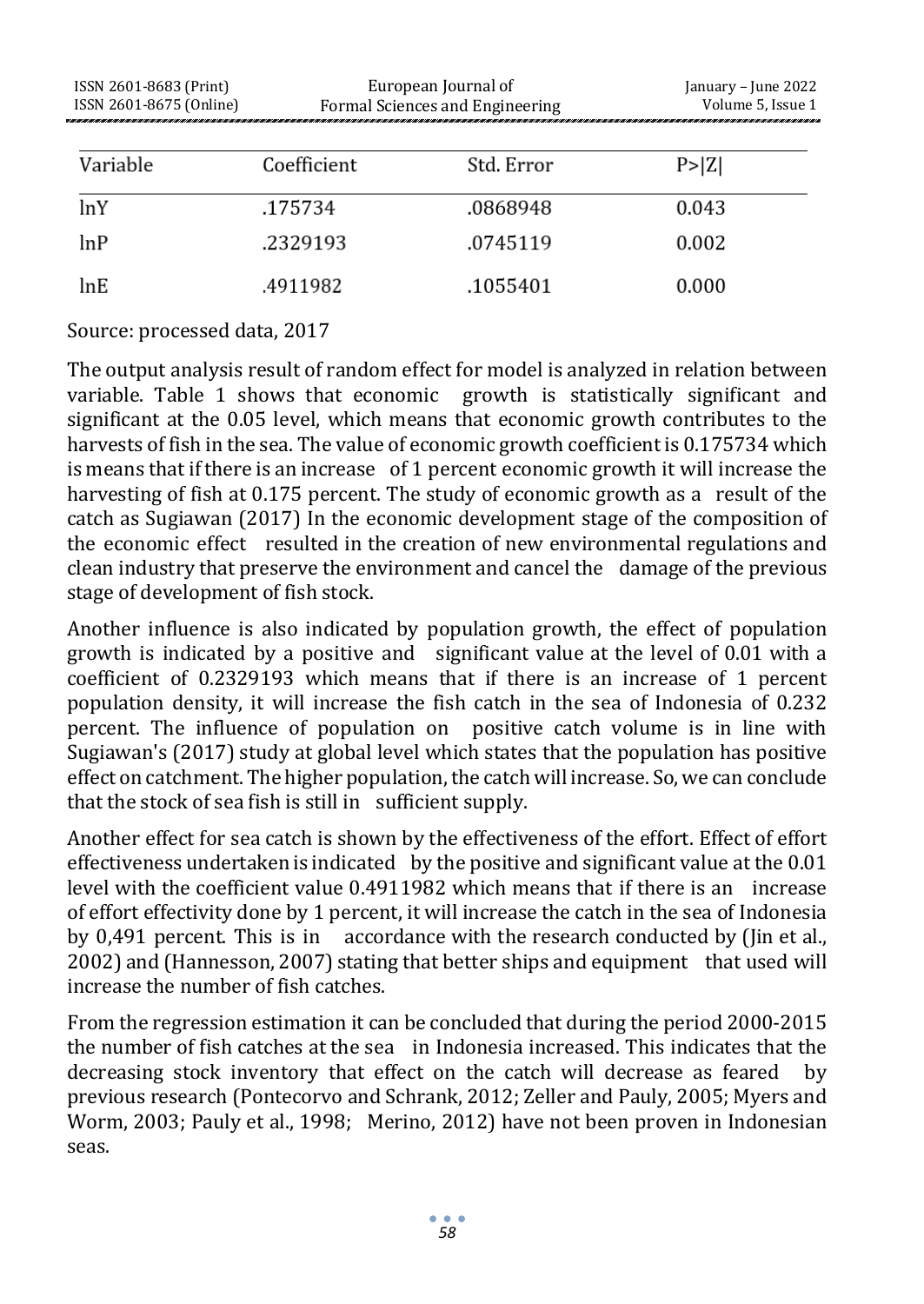### **Conclusion and policy Implementation**

The purpose of this study is to examine the state of Indonesia's marine fisheries and to study its relation to economic factors, population growth and effort effectiveness. For this purpose, we use capture as a proxy for the abundance of marine resources. Our model uses panel datasets in 33 provinces in Indonesia in 2000-2015. We found no evidence of a reduction in Indonesian fishery catches that are affected by economic and population growth as much as experts fear.

Each important country like Indonesia is an important political entity that cares about the interests of the state, in relation to fisheries interest in policies focusing more on policy-specific for the improvement of national economy such as employment field in fishery industry, export value, utility satisfaction and so on. So the attention to the secondary issues tends to be lower, in this case the base of marine resources for the long term.

This is important considering that economic growth, population growth, and effort effectiveness intheform of shipquantities, environmentally friendly technologies will continue to increase it and keep the resource base maintained for the utilization of the sea as a basic human need and keep humans' wealth remain sustainable.

### **Acknowledgments**

The author would like to thank to Indonesia Endowment Fund for Education (LPDP) for gorgeously supporting author by scholarship. I am so grateful as well for Prof. Tri Widodo, M.Ec.Dev., Ph.D for giving this project and always encouraging author to accomplish it. My best gratitude for my parents, Erman St.Sinaro and Marlini, thanks for your pray. The last but not least, all my friends, Irwandi, Rifa'i, Salman, Anshar, and Mahyudin for being together during working and finishing this paper.

### **References**

- [1] Baltagi, B. H. (2005). *Econometric Analysis of Panel Data* (3rd ed.). West Sussex: JohnWiley & Sons Ltd.
- [2] Bakosurtana. (2006). *Pusat Survei Sumber Daya Alam Laut*. Buku Tahunan. Bogor. (Marine Natural Resource Survey Center. Annual Book. Bogor)
- [3] Beverton, R. J. H. (1990). Small marine pelagic fish and the threat of fishing; are they endangered? *Journal of Fish Biology*, *37*, 5–16.
- [4] Briggs, J. C. (2007). Biodiversity loss in the ocean: how bad is it? *Science (New York, N.Y.)*, *316*(5829), 1281- 1284-1284.
- [5] Godfray, H. C. J., Beddington, J. R., Crute, I. R., Haddad, L., Lawrence, D., Muir, J. F., … Toulmin, C. (2010). Food security: The challenge of feeding 9 billion people. *Science*, *327*(5967), 812–818.
- [6] Halpern, B. S., Longo, C., Hardy, D., McLeod, K. L., Samhouri, J. F., Katona, S. K., … Zeller, D. (2012). An index to assess the health and benefits of the global ocean. *Nature*, *488*(7413), 615–620.